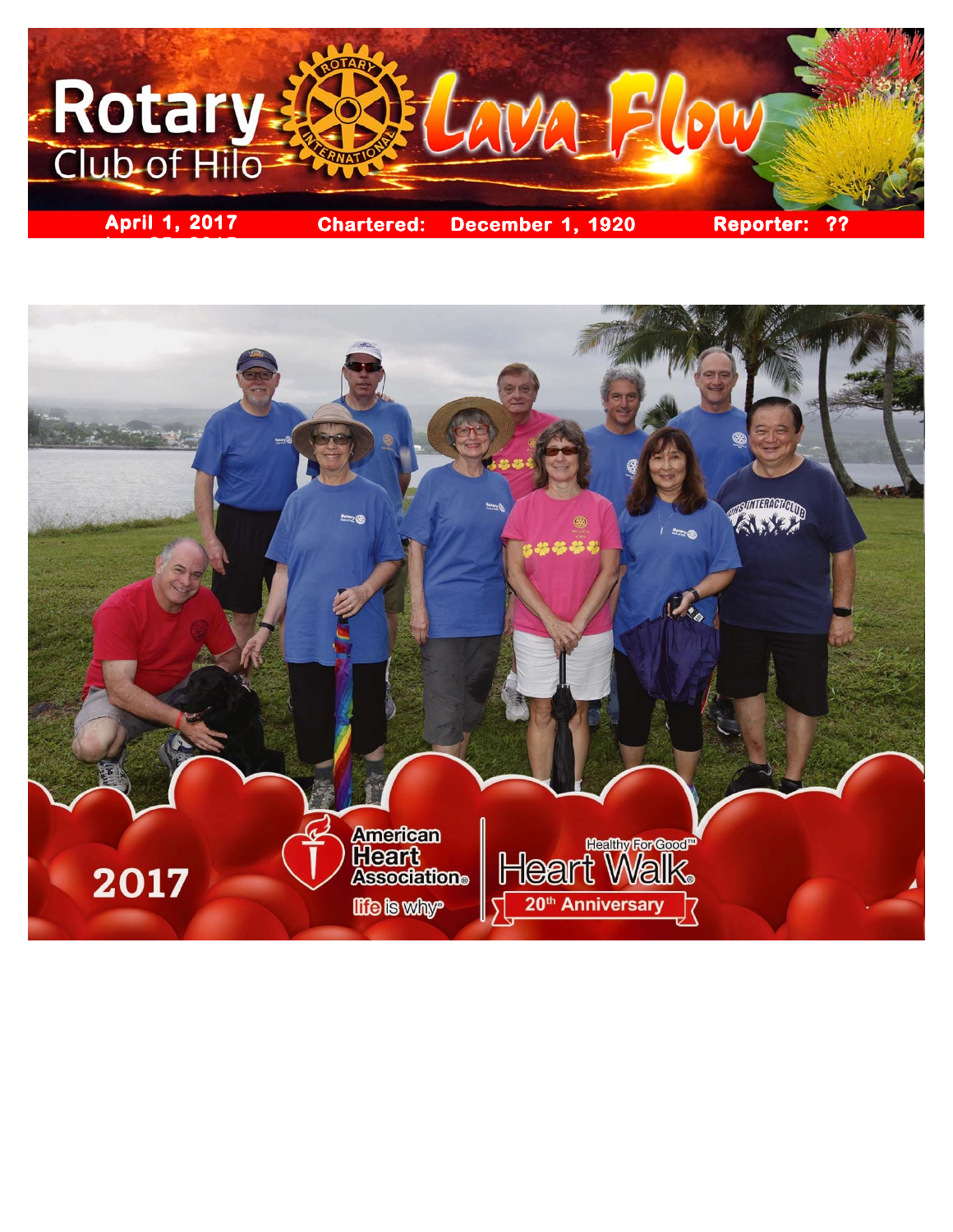

Waiakea High School Interact Club helps the Heart Walk











Anita giving instructions to Interact students